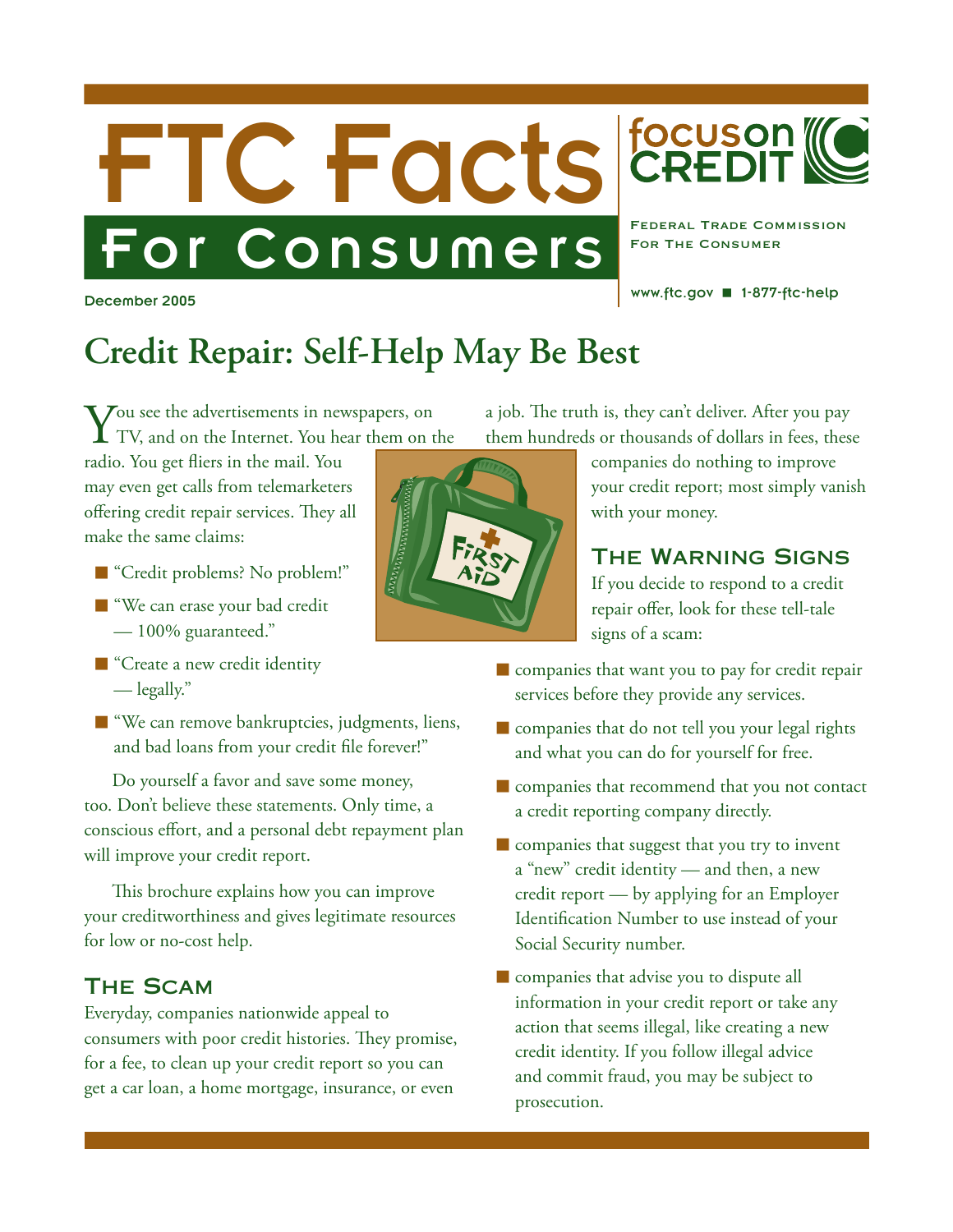You could be charged and prosecuted for mail or wire fraud if you use the mail or telephone to apply for credit and provide false information. It's a federal crime to lie on a loan or credit application, to misrepresent your Social Security number, and to obtain an Employer Identification Number from the Internal Revenue Service under false pretenses.

Under the Credit Repair Organizations Act, credit repair companies cannot require you to pay until they have completed the services they have promised.

### **THE TRUTH**

No one can legally remove accurate and timely negative information from a credit report. The law allows you to ask for an investigation of information in your file that you dispute as inaccurate or incomplete. There is no charge for this. Everything a credit repair clinic can do for you legally, you can do for yourself at little or no cost. According to the Fair Credit Reporting Act (FCRA):

- You're entitled to a free report if a company takes adverse action against you, like denying your application for credit, insurance, or employment, and you ask for your report within 60 days of receiving notice of the action. The notice will give you the name, address, and phone number of the consumer reporting company. You're also entitled to one free report a year if you're unemployed and plan to look for a job within 60 days; if you're on welfare; or if your report is inaccurate because of fraud, including identity theft.
- Each of the nationwide consumer reporting companies — Equifax, Experian, and TransUnion — is required to provide you with a free copy of your credit report, at your request, once every 12 months.

or outdated items in your from ftc.gov/credit. Do not *You can dispute mistakes credit report for free.*

 The three companies have set up a central website, a toll-free telephone number, and a mailing address through which you can order your free annual report. To order, click on annualcreditreport.com, call 1-877-322-8228, or complete the Annual Credit Report Request Form and mail it to: Annual Credit Report

> Request Service, P.O. Box 105281, Atlanta, GA 30348- 5281. You can print the form contact the three nationwide consumer reporting companies individually. They are providing

free annual credit reports only through annualcreditreport.com, 1-877-322-8228, and Annual Credit Report Request Service, P.O. Box 105281, Atlanta, GA 30348-5281. You may order your reports from each of the three nationwide consumer reporting companies at the same time, or you can order your report from each of the companies one at a time. For more information, see *Your Access to Free Credit Reports* at ftc.gov/credit.

 Otherwise, a consumer reporting company may charge you up to \$9.50 for another copy of your report within a 12-month period.

■ You can dispute mistakes or outdated items for free. Under the FCRA, both the consumer reporting company and the information provider (that is, the person, company, or organization that provides information about you to a consumer reporting company) are responsible for correcting inaccurate or incomplete information in your report. To take advantage of all your rights under this law, contact the consumer reporting company and the information provider.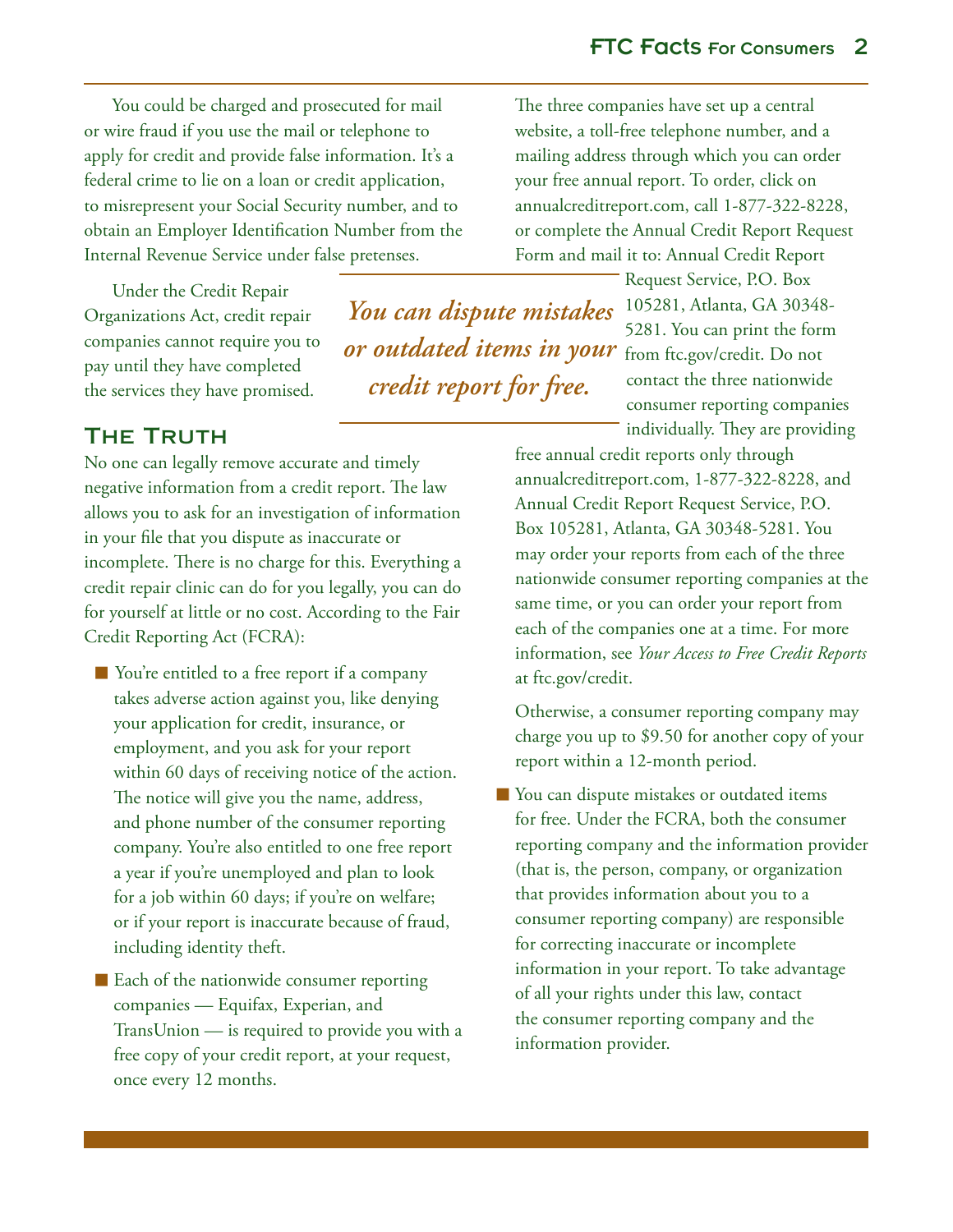#### **STEP ONE**

Tell the consumer reporting company, in writing, what information you think is inaccurate. Include copies (NOT originals) of documents that support your position. In addition to providing your complete name and address, your letter should clearly identify each item in your report you dispute, state the facts and explain why you dispute the information, and request that it be removed or corrected. You may want to enclose a copy of your report with the items in question circled. Your letter may look something like the one on page 6. Send your letter by certified mail, "return receipt requested," so you can document what the consumer reporting company received. Keep copies of your dispute letter and enclosures.

Consumer reporting companies must investigate the items in question — usually within 30 days unless they consider your dispute frivolous. They also must forward all the relevant data you provide about the inaccuracy to the organization that provided the information. After the information provider receives notice of a dispute from the consumer reporting company, it must investigate, review the relevant information, and report the results back to the consumer reporting company. If the information provider finds the disputed information is inaccurate, it must notify all three nationwide consumer reporting companies so they can correct the information in your file.

When the investigation is complete, the consumer reporting company must give you the results in writing and a free copy of your report if the dispute results in a change. If an item is changed or deleted, the consumer reporting company cannot put the disputed information back in your file unless the information provider verifies that it is accurate and complete. The consumer reporting company also must send you written notice that includes

the name, address, and phone number of the information provider.

If you request, the consumer reporting company must send notices of any correction to anyone who received your report in the past six months. You can have a corrected copy of your report sent to anyone who received a copy during the past two years for employment purposes.

If an investigation doesn't resolve your dispute with the consumer reporting company, you can ask that a statement of the dispute be included in your file and in future reports. You also can ask the consumer reporting company to provide your statement to anyone who received a copy of your report in the recent past. You can expect to pay a fee for this service.

#### **STEP TWO**

Tell the creditor or other information provider, in writing, that you dispute an item. Be sure to include copies (NOT originals) of documents that support your position. Many providers specify an address for disputes. If the provider reports the item to a consumer reporting company, it must include a notice of your dispute. And if you are correct – that is, if the information is found to be inaccurate – the information provider may not report it again.

For more information, see *How to Dispute Credit Report Errors* at ftc.gov/credit.

#### Reporting Accurate Negative Information

When negative information in your report is accurate, only the passage of time can assure its removal. A consumer reporting company can report most accurate negative information for seven years and bankruptcy information for 10 years. Information about an unpaid judgment against you can be reported for seven years or until the statute of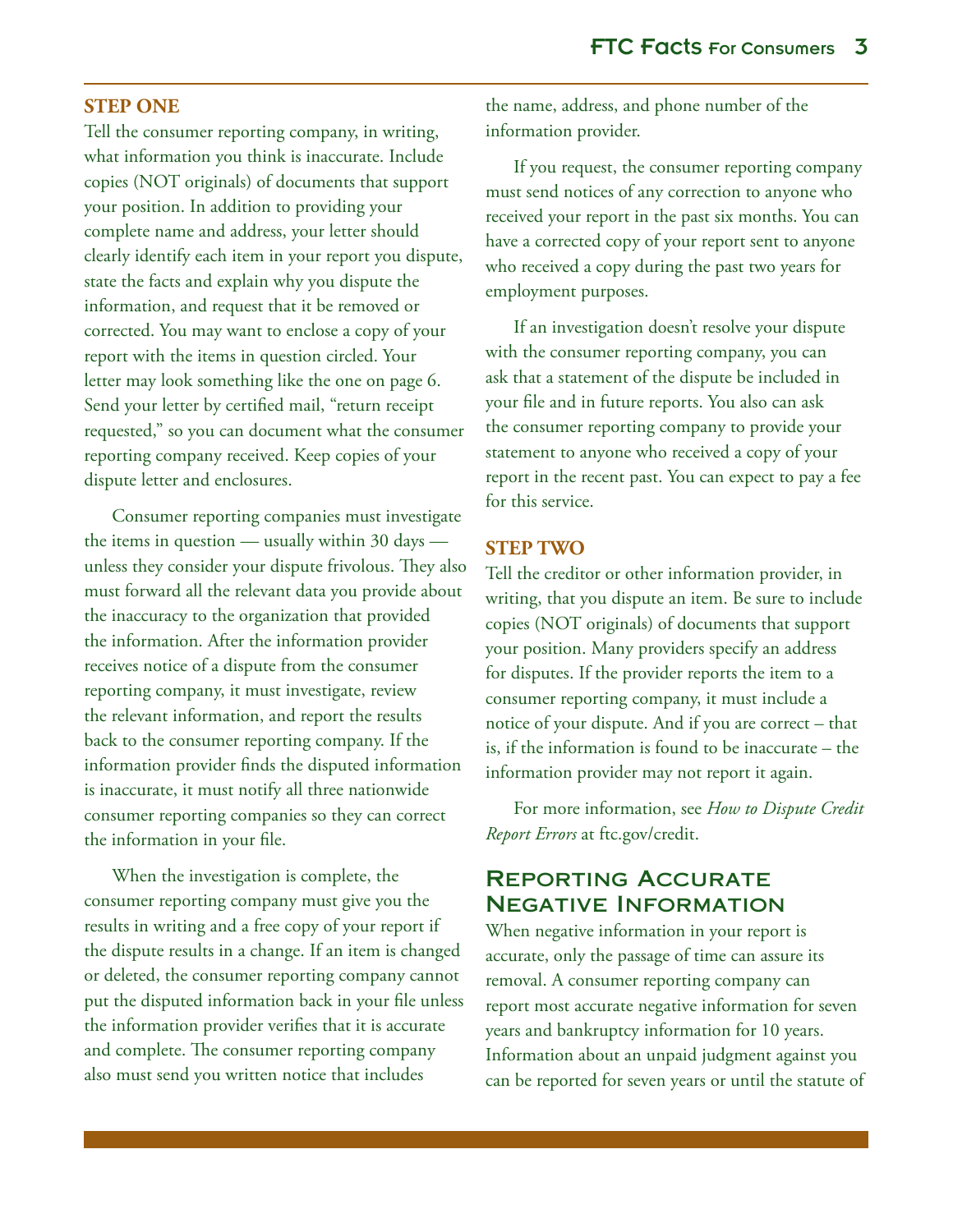limitations runs out, whichever is longer. There is no time limit on reporting: information about criminal convictions; information reported in response to your application for a job that pays more than \$75,000 a year; and information reported because you've applied for more than \$150,000 worth of credit or life insurance. There is a standard method for calculating the seven-year reporting period. Generally, the period runs from the date that the event took place.

For more information, see *Building a Better Credit Report* at ftc.gov/credit.

#### The Credit Repair **ORGANIZATIONS ACT**

By law, credit repair organizations must give you a copy of the "Consumer Credit File Rights Under State and Federal Law" before you sign a contract. They also must give you a written contract that spells out your rights and obligations. Read

these documents before you sign anything. The law contains specific protections for you. For example, a credit repair company cannot:

- **nake false claims about their services**
- charge you until they have completed the promised services
- **Perform any services until they have your** signature on a written contract and have completed a three-day waiting period. During this time, you can cancel the contract without paying any fees

Your contract must specify:

 $\blacksquare$  the payment terms for services, including their total cost

- a detailed description of the services to be performed
- how long it will take to achieve the results
- **a** any guarantees they offer
- $\blacksquare$  the company's name and business address

#### Have You Been Victimized?

Many states have laws regulating credit repair companies. State law enforcement officials may be helpful if you've lost money to credit repair scams.

If you've had a problem with a credit repair company, don't be embarrassed to report it. While you may fear that contacting the government will only make your problems worse, remember that

> laws are in place to protect you. Contact your local consumer affairs office or your state Attorney General (AGs). Many AGs have toll-free consumer hotlines. Check the Blue Pages of your telephone directory for the phone number or check www.naag.org for a list of state Attorneys General.

## Need Help? Don't Despair

Just because you have a poor credit report doesn't mean you won't be able to get credit. Creditors set their own credit-granting standards and not all of them look at your credit history the same way. Some may look only at more recent years to evaluate you for credit, and they may grant credit if your billpaying history has improved. It may be worthwhile to contact creditors informally to discuss their credit standards.

If you're not disciplined enough to create a workable budget and stick to it, work out a repayment plan with your creditors, or keep track of mounting bills, consider contacting a credit counseling organization. Many credit counseling

*Just because you have a poor credit report doesn't mean you won't be able to get credit.*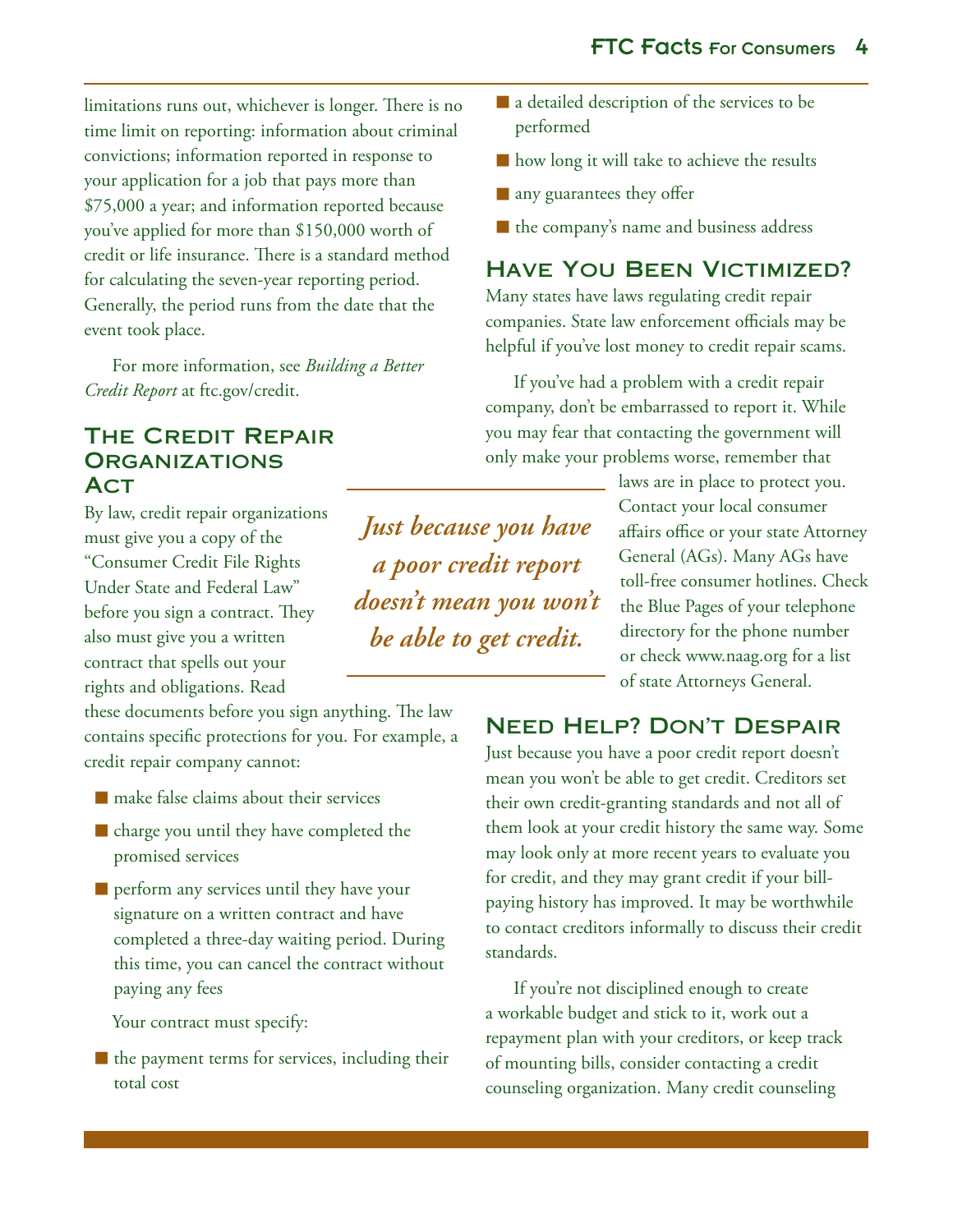organizations are nonprofit and work with you to solve your financial problems. But not all are reputable. For example, just because an organization says it's "nonprofit," there's no guarantee that its services are free, affordable, or even legitimate. In fact, some credit counseling organizations charge high fees, or hide their fees by pressuring consumers to make "voluntary" contributions that only cause more debt.

Most credit counselors offer services through local offices, the Internet, or on the telephone. If possible, find an organization that offers in-person counseling. Many universities, military bases, credit unions, housing authorities, and branches of the U.S. Cooperative Extension Service operate nonprofit credit counseling programs. Your financial institution, local consumer protection agency, and friends and family also may be good sources of information and referrals.

If you are considering filing for bankruptcy, you should know about one major change to the bankruptcy laws: As of October 17, 2005, you must get credit counseling from a government-approved organization within six months before you file for bankruptcy relief. You can find a state-by-state list of government-approved organizations at www.usdoj.gov/ust. That is the website of the U.S. Trustee Program, the organization within the U.S. Department of Justice that supervises bankruptcy cases and trustees.

Reputable credit counseling organizations can advise you on managing your money and debts, help you develop a budget, and offer free educational materials and workshops. Their counselors are certified and trained in the areas of consumer credit, money and debt management, and budgeting. Counselors discuss your entire financial situation with you, and help you develop a personalized plan to solve your money problems. An initial counseling

session typically lasts an hour, with an offer of follow-up sessions.

For more information, see *Knee Deep in Debt* and *Fiscal Fitness: Choosing a Credit Counselor* at ftc.gov/credit.

#### Do-It-Yourself Check-Up

Even if you don't have a poor credit history, some financial advisors and consumer advocates suggest you review your credit report periodically

- **E** because the information it contains affects whether you can get a loan or insurance — and how much you will have to pay for it.
- $\blacksquare$  to make sure the information is accurate, complete, and up-to-date before you apply for a loan for a major purchase like a house or car, buy insurance, or apply for a job.
- $\blacksquare$  to help guard against identity theft. That's when someone uses your personal information — like your name, your Social Security number, or your credit card number — to commit fraud. Identity thieves may use your information to open a new credit card account in your name. Then, when they don't pay the bills, the delinquent account is reported on your credit report. Inaccurate information like that could affect your ability to get credit, insurance, or even a job.

The FTC works for the consumer to prevent fraudulent, deceptive, and unfair business practices in the marketplace and to provide information to help consumers spot, stop, and avoid them. To file a complaint or to get free information on consumer issues, visit ftc.gov or call toll-free, 1-877-FTC-HELP (1-877-382-4357); TTY: 1-866-653-4261. The FTC enters Internet, telemarketing, identity theft, and other fraud-related complaints into Consumer Sentinel, a secure, online database available to hundreds of civil and criminal law enforcement agencies in the U.S. and abroad.